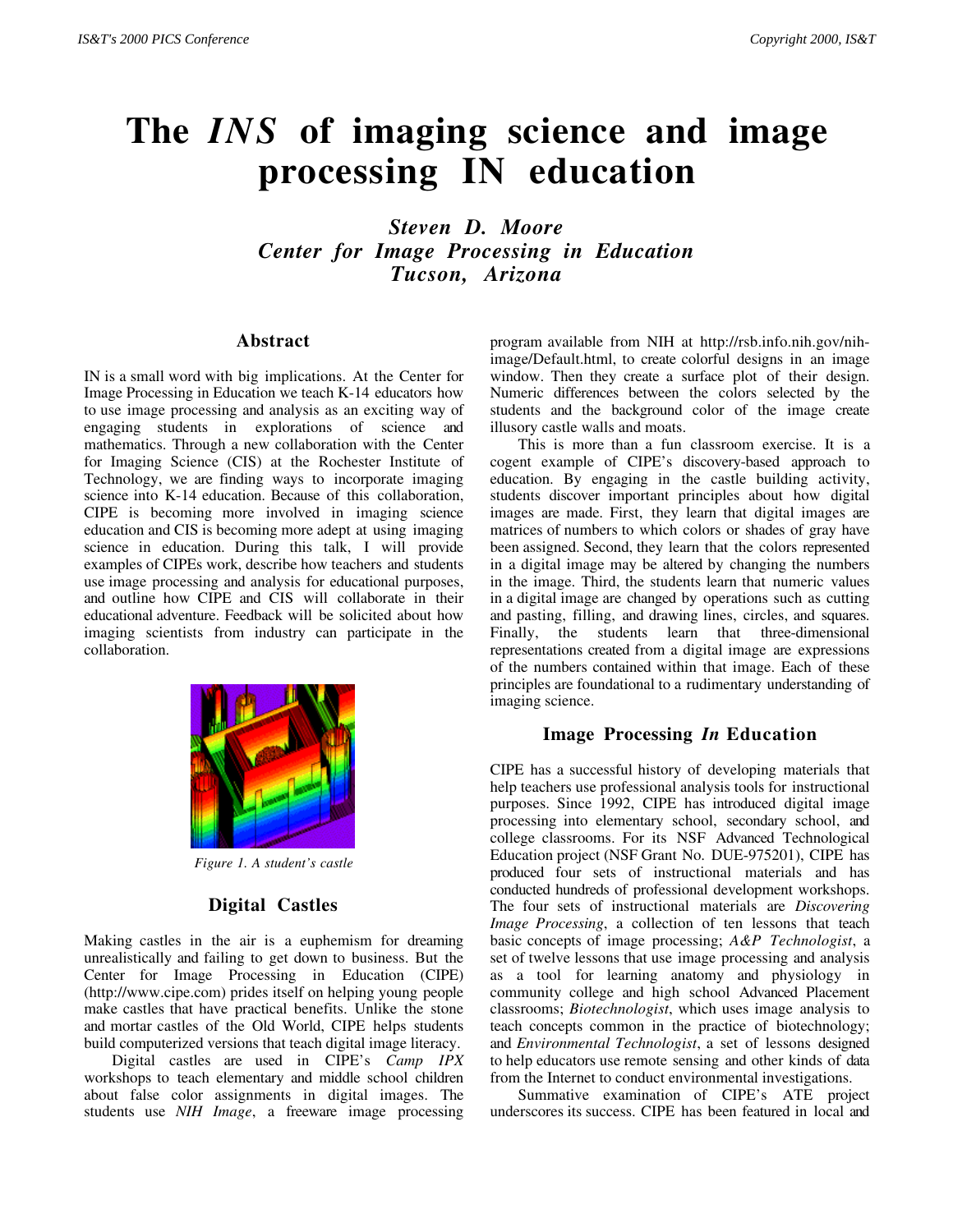national television news programs, professional journals, magazines and newspapers. Calling image processing "...a tool for unlimited exploration," a recent edition of tool for unlimited exploration," a recent edition of Curriculum/Technology Quarterly<sup>10</sup>, dedicated an entire issue to descriptions of teachers using CIPE's materials in the classroom. Instructional products published by CIPE—HIP® (Hands-on Image Processing) for Educators, HIP® Mathematics, and HIP® Biology—have won prestigious awards. All three products have been awarded "Software of the Year" awards from Technology and Learning Magazine. HIP® Biology was a finalist for a CODIE award from the Software Publishers Association. A recent review of CIPE's *A&P Technologist* materials *by The American Biology Teacher* praised the instructional materials as "...one of the best accompanying guides [for the CD-ROM] that [the author has] seen" and that the material's premise, "'discovery through image analysis,' describes exactly what [CIPE's] program accomplishes.".<sup>4</sup> CIPE organizes an annual conference on educational applications of visualization technologies--NITEC. The 1999 conference held in Tucson, Arizona, was attended by more than 150 educators, educational administrators, researchers, and industry representatives. At the conference, a number of students from across the nation presented research conducted with image processing and analysis technology.

CIPE's dissemination efforts, which involve a combination of conference, workshop, Internet, and direct mail outreach channels, have also been highly successful. In step with the goal of the ATE program to foster selfsupporting educational enterprises, CIPE supports approximately one-third of its annual budget with sales of instructional materials and workshops. This percentage is likely to grow as CIPE adds more offerings to its product line and develops connections with publishers.

## **Guided Discovery**

CIPE uses image processing software and a guided discovery format to bring scientific research alive for students of all ages. This approach supports a reform-based pedagogy derived from the National Science Education Standards  $(NSES)^{12}$ . In accordance with the NSES, CIPE emphasizes inquiry and active learning. Science, according to the NSES, is a process that learners do. Accordingly, educational materials developed for today's learners must be hands-on and minds-on. $^{12}$  Students should learn science by participating in and experiencing the scientific research process. They should be challenged to question the data before them, pose hypotheses, identify research strategies, plan approaches to studying those problems, make decisions based on their research, and work in a cooperative setting that emphasizes sharing and quality interaction with their peers.

An authentic research tool such as *NIH Image* (and its spin-offs—*Image/J* [http://rsb.info.nih.gov/ij/] and *Scion Image* [http://www.scioncorp.com]), employed for instructional purposes, fosters student empowerment. It differs considerably from multimedia tutorials. While using real analysis tools, students are actively involved in real research. Accordingly, such tools are superior to the inherently passive "point-and-click" applications common in multimedia- and Internet-based education. They better support the goals of the NSES by creating opportunities for students to engage in hands-on, inquiry-based learning.

Studies have shown that inquiry-based learning enhances students' skills of graphing and interpreting data  $11$ , fosters scientific literacy and understanding of science processes,<sup>8</sup> increases vocabulary knowledge and conceptual understanding,<sup>9</sup> and improves achievement on tests of procedural knowledge.<sup>5</sup> CIPE's use of real data, a real research tool, and real scientific methods provides students with experience in performing an authentic task that bears a strong resemblance to tasks performed in a real work setting. Accordingly, learning processes are cultivated in addition to outcomes <sup>1</sup>. CIPE's approach can also foster the kinds of outcomes ascribed to discovery-based learning by Nissani:<sup>13</sup> facilitating conceptual change, exciting students' interest, overcoming negative attitudes towards science, and providing a meaningful, hands-on experience with the process of scientific discovery.

# **Counting Crows**

Anecdotal data indicates that CIPE's work has empowered students in ways that are hardly imaginable with traditional modes of instruction. For example, Mike Ellison, a science teacher in Vancouver, Washington, relayed the following story to CIPE:

*A...project involved an eighth grade student interested in dinosaurs. He contacted a researcher at the University of Oregon investigating whether dinosaurs were ecto- or endotherms. The researcher provided us with CAT scans of skulls which the student analyzed. In this case we were able to provide the image processing techniques to the researchers who were unfamiliar with their use, solving a measurement problem for them. My student made a couple of trips to the university to talk to the researcher and we also corresponded via email. The group we worked with published their results in Science.*

At CIPE's 1999 National Imaging Technology in Education Conference (NITEC), a number of students from across the nation presented research conducted with image processing and analysis technology. One pair of students from Harrisburg, Pennsylvania, demonstrated how they had used digital image processing to examine changes in facial symmetry with aging.<sup>14</sup> Another pair of middle school students from the same school presented how they had used a digital camera and image analysis software to calculate the daily number of new American crow droppings covering a section of sidewalk in their city.<sup>2</sup> The analysis was extremely pertinent to Harrisburg because the crow population boom has been reeking havoc in the state capitol region.<sup>7</sup> Another recent anecdote related by an instructor in Portland, Oregon, regarded a female high school student who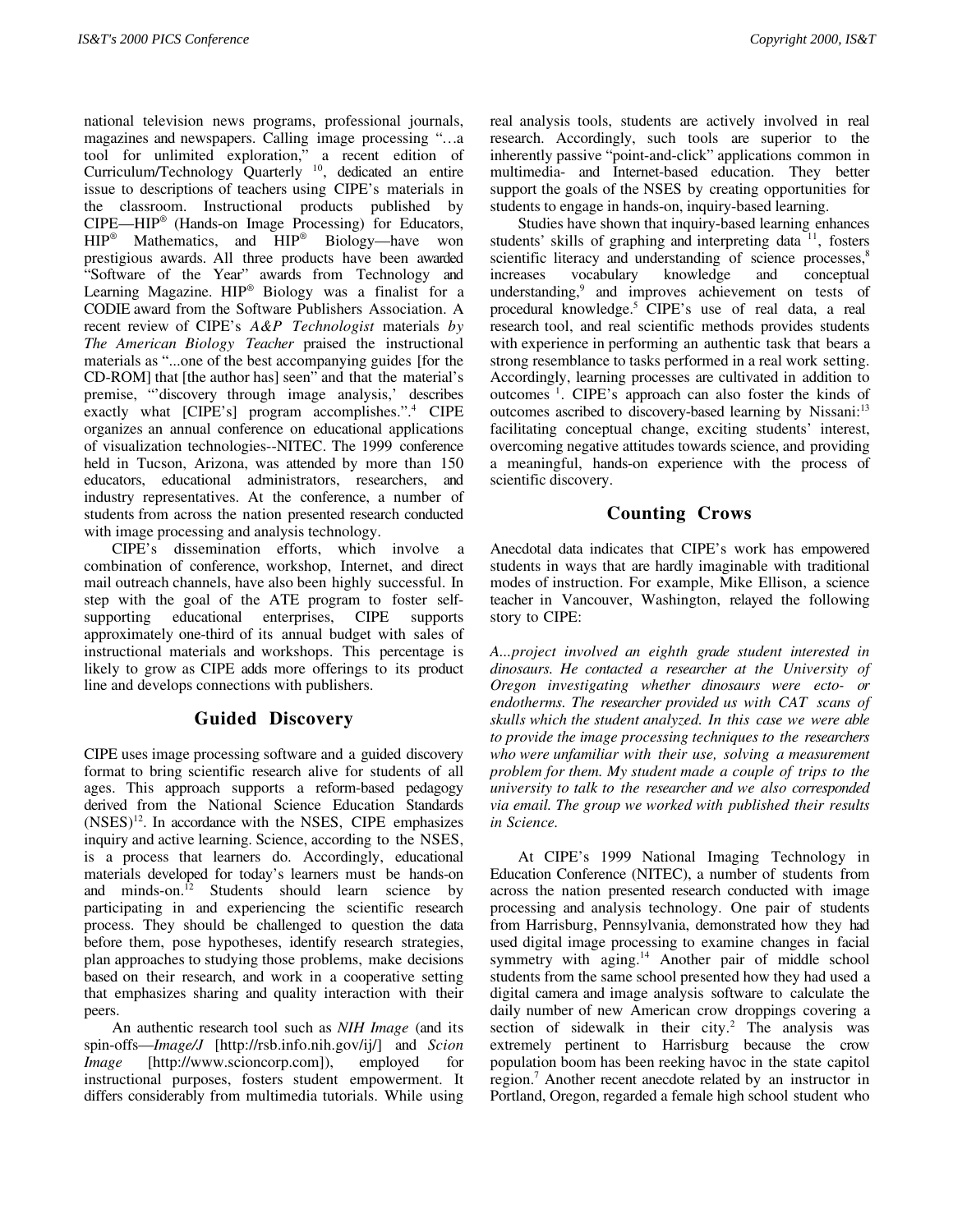wrote an image analysis macro that is being used by medical researchers to automate their analyses of digital photomicrographs.<sup>6</sup>

## **Imaging Science** *In* **Education**

CIPE has recently established collaboration with the Chester F. Carlson Center for Imaging Science (CFCCIS) at the Rochester Institute of Technology (RIT). For CIPE, this collaboration is a marriage made in heaven. CFCCIS has 36 research and teaching laboratories dedicated to specialized areas of imaging science, including electronic imaging, digital image processing, remote sensing, medical imaging, color science, optics, and chemical imaging. It also works closely with industrial partners such as Agfa-Gevaert N.V., Barco Graphics, Eastman Kodak Company, Fuji Xerox Company, Ltd., Hewlett Packard Laboratories, Imation Corporation, Matsushita Research Institute Tokyo, Munsell Color Foundation, Inc., Polaroid Corporation, Ricoh Company, Limited, Sony Corporation, Toyobo Company, Ltd. Asahi Optical Co., Ltd., Dainippon Ink & Chemicals, Inc., Fuji Photo Film Company, Fujitsu Laboratories, Inc., Hitachi Koki Co., Ltd., 3M Corporation, Mitsubishi Chemical Corporation, Nippon Paper Industries Company, Rexam Graphics, Samsung Electronics Company, Ltd., Toppan Printing Company, Ltd., and Xerox Corporation The resources available at CFCCIS will provide CIPE unparalleled access to imaging science research and industrial applications that can be developed into educational activities for K-16 consumption.

CIPE's collaboration with CFCCIS arose out of a talk given by Ian Gatley, Director of CFCCIS, at CIPE's 1999 National Imaging Technology in Education Conference (NITEC). Dr. Gatley's talk cataloged the impact of new imaging technologies in many scientific fields, including remote sensing, astronomy, medical imaging and industrial applications like cameras, copiers, printers, and scanners. He suggested that these sweeping changes demand a careful and ongoing revision of teaching curriculum in the age of "digital literacy." According to Gatley, not only is such literacy important in bolstering public understanding of imaging science as a discipline, it is critical to developing cadres of young people prepared to enter into imaging science careers. Dr. Gatley also described how CFCCIS, to address this need for weaving digital literacy into the teaching curricula, had developed a workshop to provide K-12 teachers with the skills necessary to capture images, to manipulate those images, and to extract information from them.

Gatley and CIPE quickly identified that each organization could help the other. CFCCIS could provide access to resources unavailable to CIPE in the past. CIPE could help CFCCIS integrate the science of imaging into K-16 education.

An outgrowth of this new collaboration has been an understanding that each organization attempts to achieve different ends. CFCCIS is primarily concerned with teaching the science of imaging. CIPE helps educators teach the imaging of science.

## **NITEC 2000**

Both approaches are key to enhancing digital literacy among educators, young people, and the public. To truly understand the information being gained from an image, the science of imaging must be understood. To be a competent imagingbased scientist, core image processing and analysis skills must be mastered. In the past, CIPE's approach has been to focus on developing image processing and analysis skills rather than on teaching the science of imaging. This approach has been successful at creating learning scenarios that capture the interest of young people and introduce them to the power of digital imaging.

But educators and their students often want to go farther than manipulating images and measuring their characteristics. They wish to capture useful images, understand how imaging systems work, and even build their own imaging systems. Accordingly, this year's National Imaging Technology in Education Conference (NITEC) will be held at CFCCIS. This hosting of a K-16 educator's conference by a leading academic institution will promote a better appreciation of how the science of imaging and the imaging of science can be integrated to enhance education. At the conference, imaging scientists and educators will share their work and learn from each other. It is anticipated that the scientists will learn about the strategies educators use to help young people become digitally literate. The educators will come away with a better appreciation for the workings of imaging science.

## **Imaging Scientists in Education**

The moral of this meandering includes three basic points. First, because educators and young people have demonstrated that they can master the imaging of science, it is likely that they can delve into the science of imaging as well. Often, we underestimate the brilliance of our young people and ascribe to them limitations that do not exist. Young minds can engage in very sophisticated science if they are provided with an appropriate learning environment and the proper tools.

Second, involving educators and young people in imaging science has tangible benefits. By engaging in imaging science, young people become digitally literate and more appreciative of the work of imaging scientists. And, by increasing their digital literacy, young people can be "hooked" by imaging science. Capturing the interest of young people will be an important task of imaging science as a discipline. To ensure that sufficient numbers of talented young people choose to pursue careers in the expanding field of imaging science, the discipline needs to overcome its relative anonymity at the pre-college levels. Overcoming the anonymity of imaging science among young people will require a dedicated effort by the discipline to integrate itself into K-12 teaching.